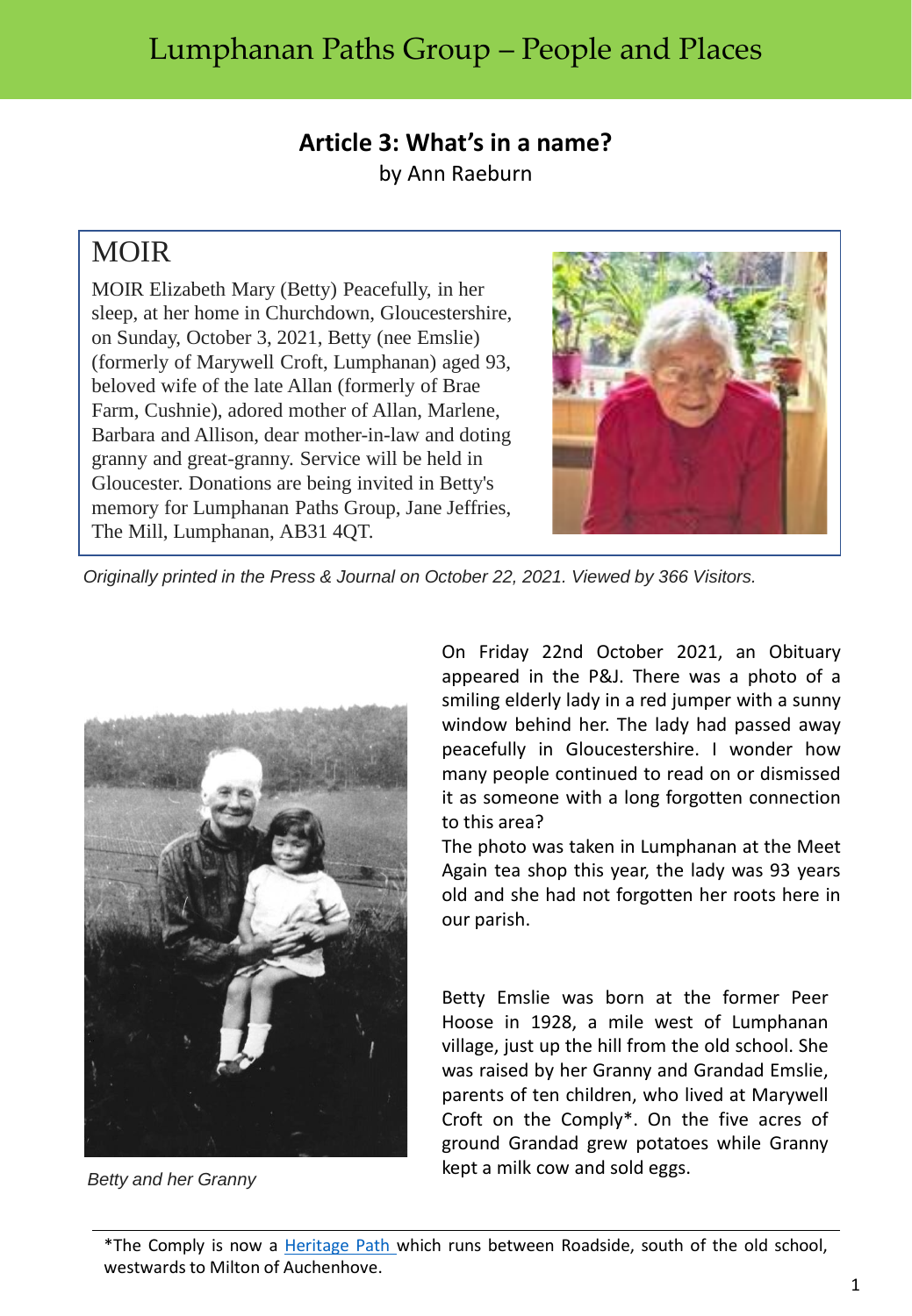Betty would have walked to school with the other children from the West side of the Parish, up the Comply, perhaps struggling through snow drifts in Winter but loving the walk on Spring mornings and balmy Summer days.



*Betty in the doorway of Marywell Croft*



At the age of 16 Betty met Allan Moir at a village dance. Allan was 18, a farm worker at Upper Tillylair on the West side. The Comply would become the lovers' lane where these two met and it held a special place in their hearts throughout the years. They married two years later in March 1947 at St Finan's Church, with a reception at the Macbeth Arms. It was the year of the fierce winter storms: much snow shifting was needed before they could reach the church!

*Betty and Allan, St Finan's Church, Lumphanan, 1947*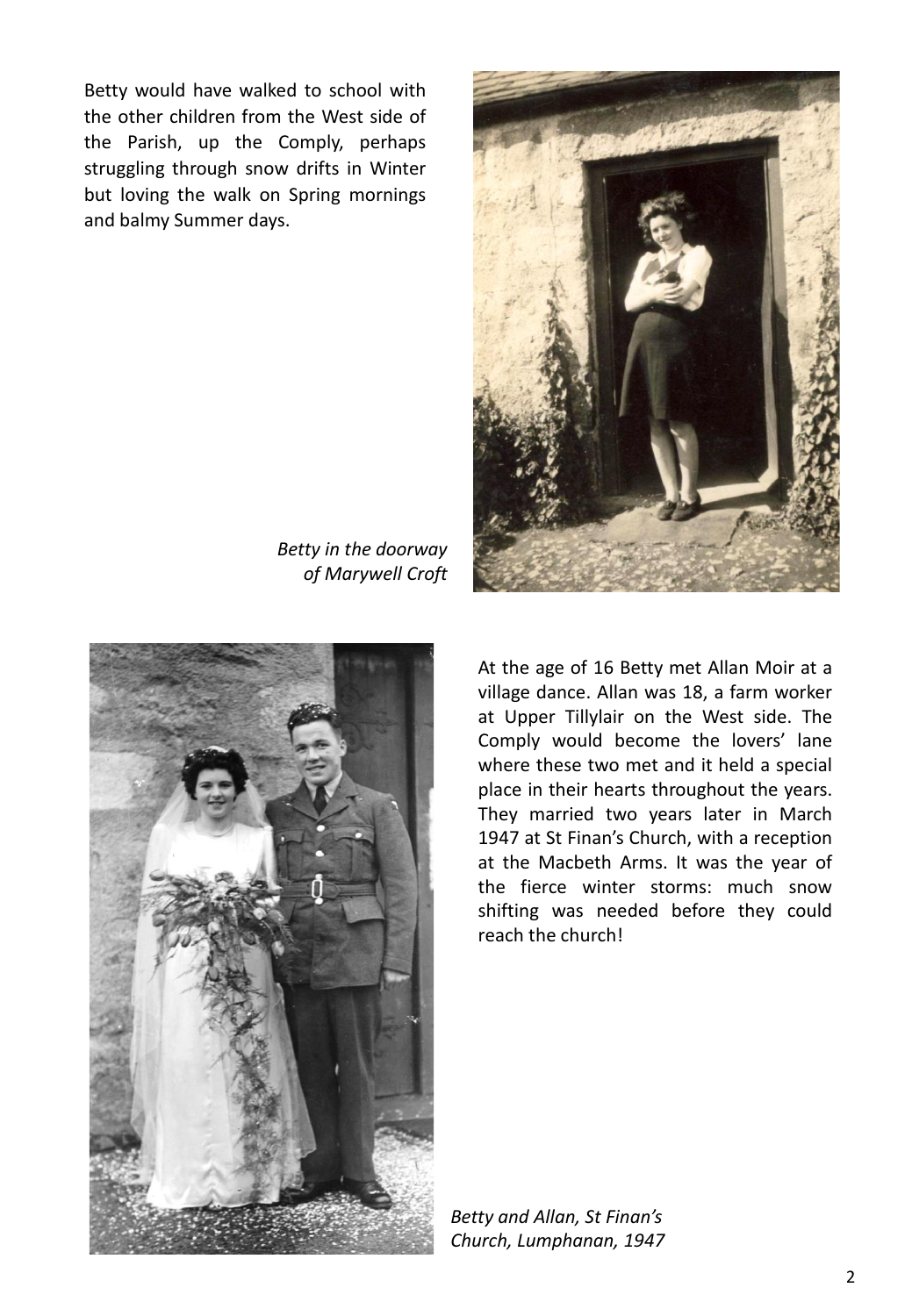

*Wedding guests: Francie Donald the Minister is second row up and third from left.*

Allan joined the RAF Catering Corps and there followed a life of moving around the world.

A strong thread of love bound Betty and Allan to the Lumphanan area. Throughout their sixty-eight years together they returned to holiday on Deeside whenever they could. Betty, with her four little children would catch a train, then a bus and walk down the Comply to stay with her Granny. Betty and Allan instilled a love for this area in their children, grandchildren and great-grandchildren. In Betty's 90<sup>th</sup> year, thirty of her family and friends stayed in Glentanar for their annual holiday!



*Betty and Allan at their 65th Wedding Anniversary in 2015. They were married for sixty-eight years.*